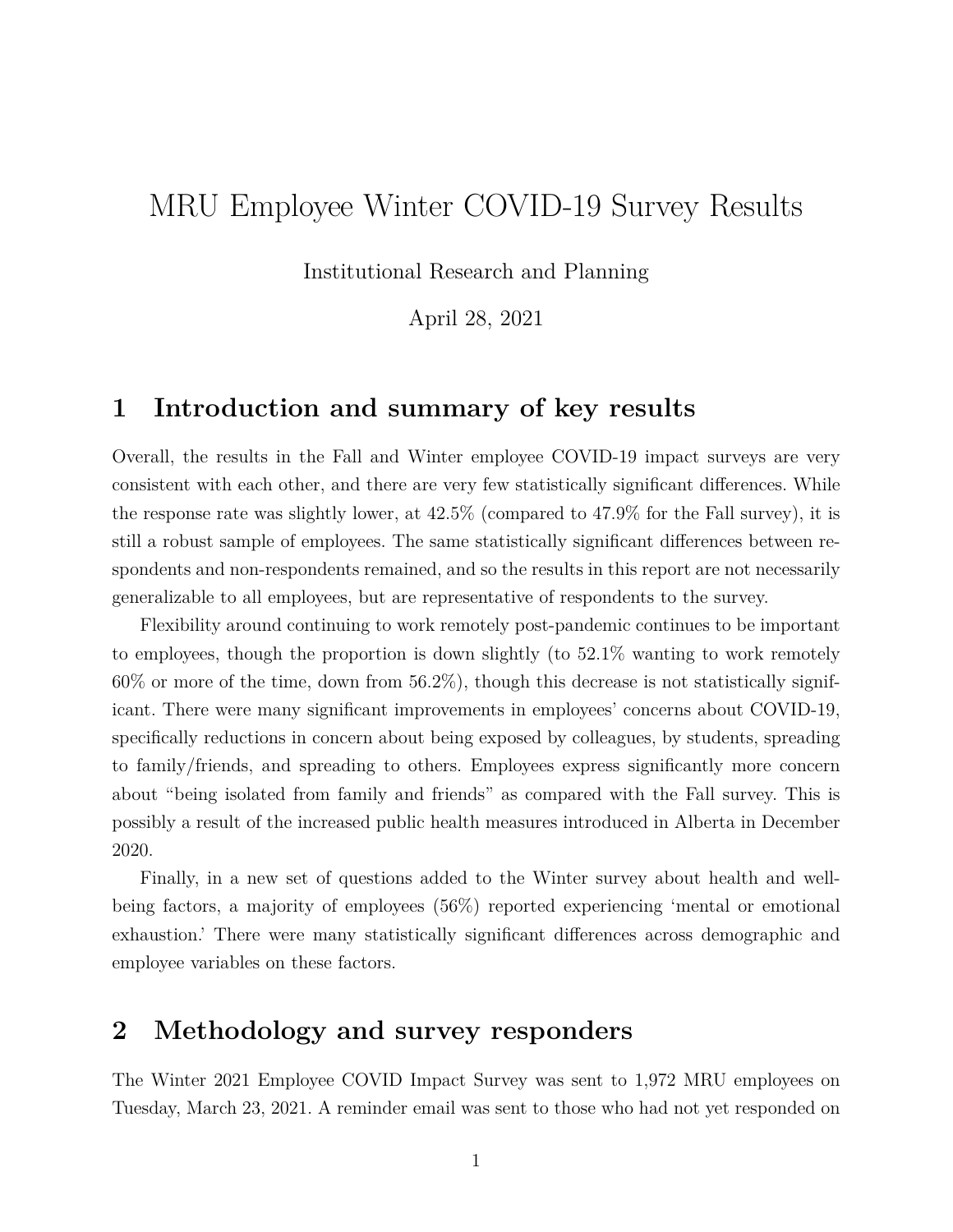Tuesday, March 30, 2021. The survey closed for entry at 11:59pm on Sunday, April 4, 2021. A total of 839 employees responded to at least one question, a response rate of 42.5%. The margin of error is therefore *±*2.6%, 19 times out of 20.

Demographic and employment variables were collected using a combination of administrative Banner data and survey responses. The data points provided exclusively from banner are employment category (e.g., staff, faculty, etc), age, number of years at MRU and division (e.g., Academic Affairs, Finance and Administration).

Gender was included from Banner, and collected on the survey as well, using a broader set of categories. If a response was not provided to the survey question, then Banner data was used; if a response was provided to the survey question, the survey response was used.

|                    | N    | Responded       | No Response                | Combined        | Test Statistic                           |
|--------------------|------|-----------------|----------------------------|-----------------|------------------------------------------|
|                    |      | $N = 839$       | $N = 1133$                 | $N = 1972$      |                                          |
| Role: Staff/Exempt | 1972 | 49%<br>(409)    | 21\%<br>(236)              | 33\%<br>(645)   | $\chi_4^2$ =288.12, P<0.001 <sup>1</sup> |
| Faculty            |      | 37\%<br>(310)   | 41%<br>(469)               | $40\%$<br>(779) |                                          |
| Management         |      | $7\%$<br>55)    | $3\%$<br>$\left(36\right)$ | $5\%$<br>(91)   |                                          |
| Credit-Free        |      | $5\%$<br>(38)   | $11\%$<br>(123)            | 8%<br>(161)     |                                          |
| Casual             |      | $3\%$<br>(27)   | $24\%$<br>(269)            | $15\%$<br>(296) |                                          |
| Age                | 1972 | 38 46 56        | 31 43 54                   | 35 45 55        | $F_{1,1970} = 34.17, P < 0.001^2$        |
| YearsAtMRU         | 1971 | 4915            | 26 14                      | 2 7 14          | $F_{1,1969} = 44.1, P < 0.001^2$         |
| Banner Gender: F   | 1972 | $68\%$<br>(573) | 58%<br>(659)               | $62\%$ (1232)   | $\chi_2^2$ =22.96, P<0.001 <sup>1</sup>  |
| M                  |      | $31\%$<br>(264) | 41\%<br>(464)              | 37%<br>(728)    |                                          |
| N                  |      | $0\%$<br>2)     | $1\%$<br>(10)              | $1\%$<br>(12)   |                                          |
| Division : AA      | 1972 | 79%<br>667)     | 87\%<br>982)               | 84\%<br>(1649)  | $\chi^2$ =21.93, P<0.001 <sup>1</sup>    |
| FA                 |      | $15\%$<br>(123) | $10\%$<br>(117)            | $12\%$<br>(240) |                                          |
| Pres               |      | $2\%$<br>16)    | $1\%$<br>6)                | $1\%$<br>(22)   |                                          |
| UA                 |      | $4\%$<br>33)    | $2\%$<br>28)               | $3\%$<br>61)    |                                          |

Table 1: Demographic and Employment Variables (Banner Population)

There were statistically significant differences between responders (i.e., the sample) and non-responders (i.e., the population) on all of the key demographic and employment variables. Full demographic and employment category information, comparing responders and non-responders is shown in Table 1. The difference by employment category was driven primarily by staff/exempt, who were more likely to respond, and casual and credit-free, who were less likely to respond. Responders were also significantly older (mean age 46 vs 43) and have worked at MRU for longer (median years 9 vs 6). Female-identified employees were significantly more likely to respond,<sup>1</sup> as were those who work in the Division of Finance and Administration. These findings are virtually identical to the Fall 2020 administration of the

<sup>&</sup>lt;sup>1</sup>This comparison was done using self-reported gender in Banner; in the remainder of the survey, selfreported gender from the survey was used instead.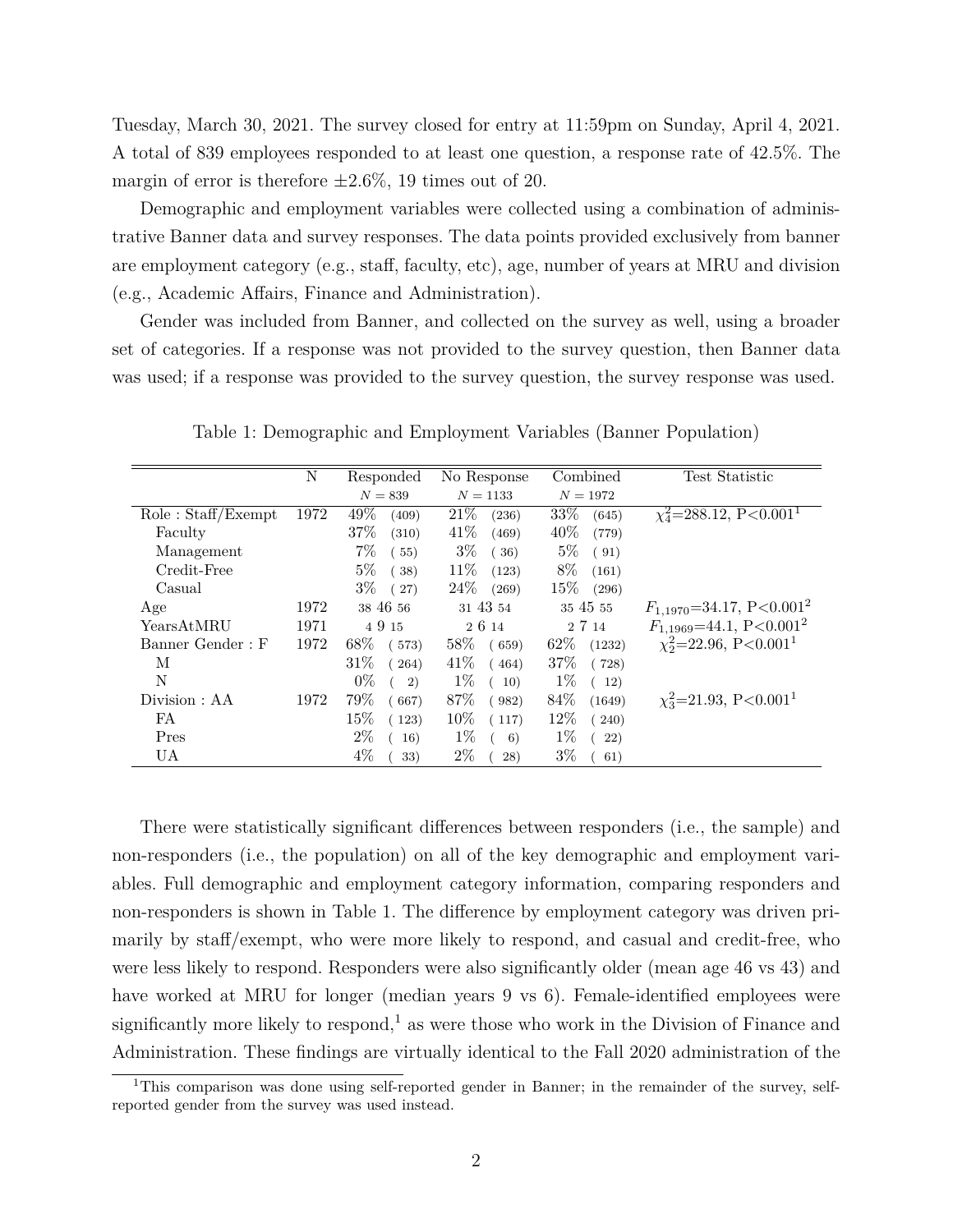survey.

While there are statistically significant differences between the sample and the population, it is unclear whether this has an impact on the representativeness of the survey results, as they connection between demographic factors and survey responses is uncertain. It is, as well, theoretically possible that survey response is a proxy for employee engagement.

A number of demographic variables were collected only in the survey and are not available from any other administrative data set: detailed gender identity, sexual orientation, first language spoken at home, self-identified disability status, Indigenous status, and visible minority status. These demographics are presented in Table 2.

|                                  | N   |                  |       |
|----------------------------------|-----|------------------|-------|
| Gender: Woman                    | 828 | $68\%$           | (565) |
| $Sexuality: LGBQ2S+$             | 641 | $14\%$ (90)      |       |
| First Language Not English : Yes | 752 | $19\%$           | (146) |
| Disability : Yes                 | 692 | $7\%$ (50)       |       |
| Indigenous : Yes                 |     | $704$ $2\%$ (13) |       |
| Visible Minority: Yes            | 686 | $15\%$           | (104) |

Table 2: Demographic Variables (Survey Responses)

Throughout the survey report, overall frequencies and means are first presented, followed by highlighting of statistically significant<sup>2</sup> differences by demographic and employment variables, where present.

### **3 MRU's response to COVID-19**

Employees were asked a number of questions as to their perception of MRU's response to the COVID-19 pandemic.<sup>3</sup> Generally speaking, across most questions, employees are satisfied with MRU's response to the pandemic (see Figure 1).<sup>4</sup> Employees feel most positively about the measures MRU has taken to protect its employees (88% satisfied; up from 84% in the Fall) and about receiving timely communication (81% agreement, down from 82% in the Fall). Only on one question, "I receive clear communication about how the pandemic will impact MRU financially," were a majority of employees not in agreement  $(48\%$  agreement, up from 45% in the Fall).

Results were largely consistent across demographic and employment variables, with a few exceptions. When asked if they were "satisfied with the measures MRU has taken to

<sup>2</sup>For the purposes of this report, statistically significant is defined as *p <* 0*.*01. Binary variables were compared using a t-test; variables with multiple categories were compared using an ANOVA, with Tukey's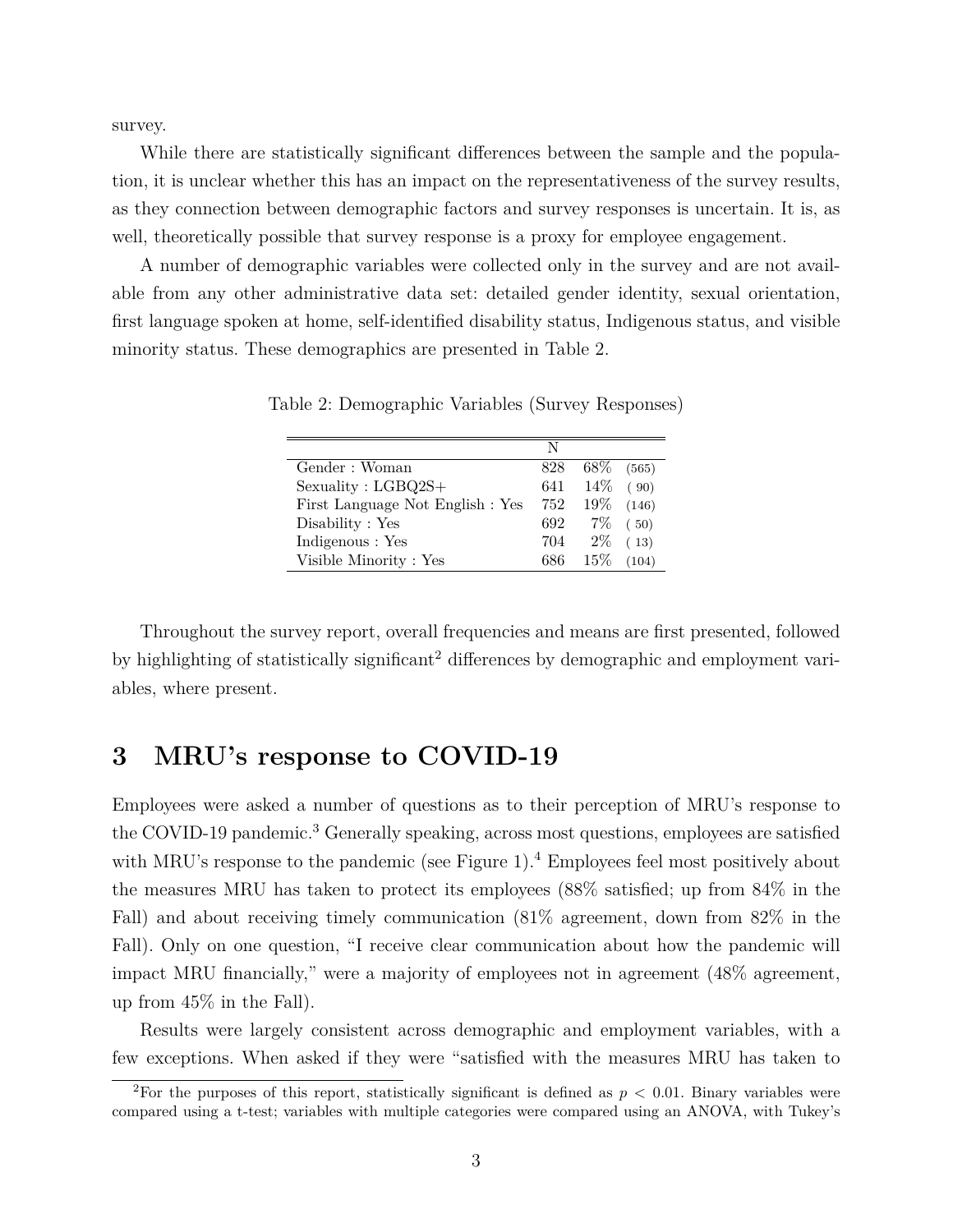

Figure 1: Employee perceptions MRU's response (with means)

protect [them] during the pandemic," those whose first language is not English (mean=4.25) were less positive. This was the case in the Fall survey as well, though there were no significant differences on gender, age and self-identified minority status in the Winter survey. Age was also positively correlated with belief in "clear communication about ongoing response"  $(r = 0.12)$ , "clear communication about operational impacts"  $(r = 0.11)$ , and "timely communication about ongoing response"  $(r = 0.11)$ . This is similar to the findings in the Fall survey.

There were no statistically significant differences between Winter and Fall responses (see Table 3).

HSD as a post-hoc test; for continuous variables, Pearson's *r* was calculated.

<sup>&</sup>lt;sup>3</sup>From this point forward, all results are reported only from those who answered at least one question; non-responders were excluded.

<sup>&</sup>lt;sup>4</sup>Means are computed using the scale "strongly agree"  $= 5$  and "strongly disagree"  $= 1$ .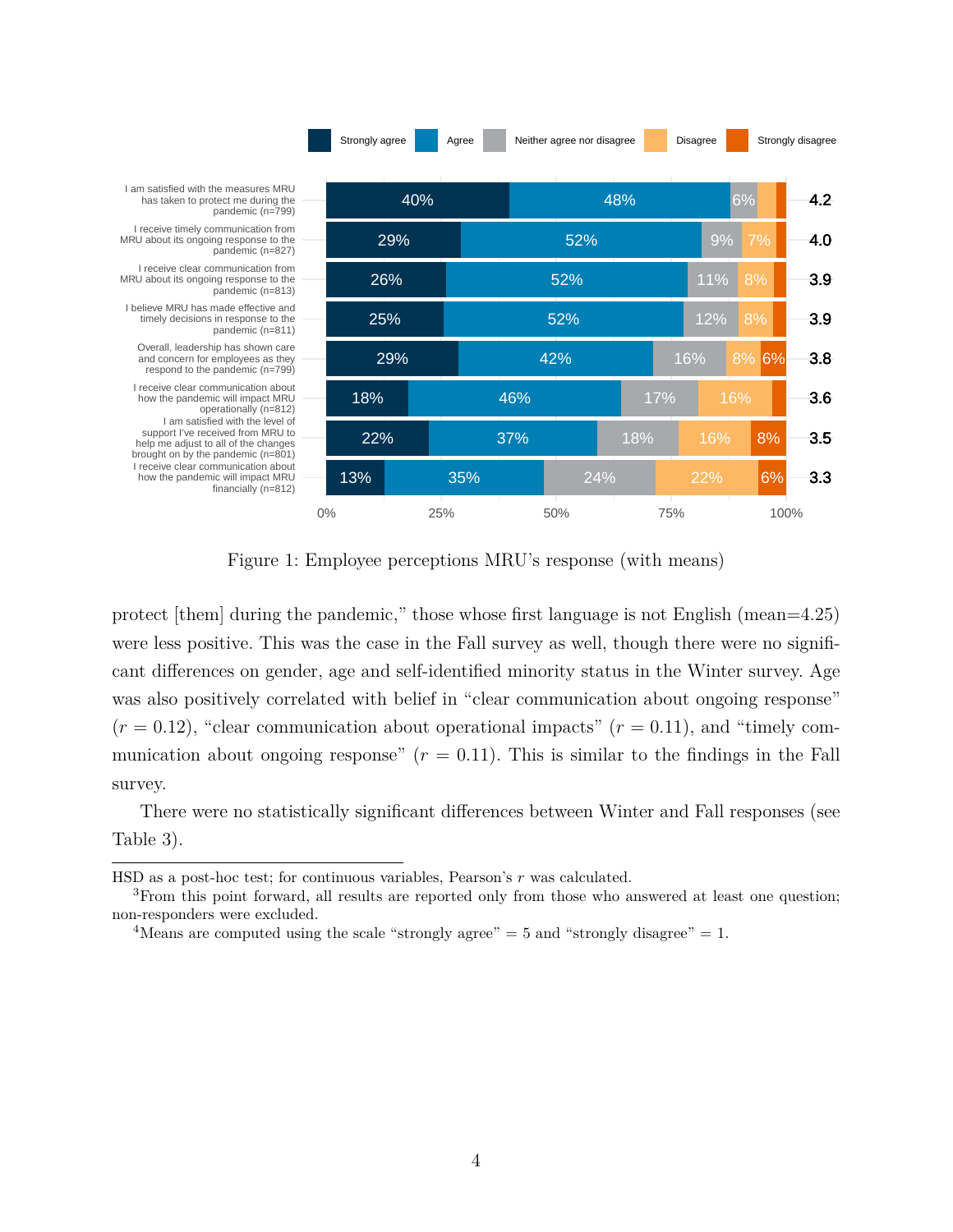| <b>Survey Question</b>                             | W21 Mean | F20 Mean | T-Test                      |
|----------------------------------------------------|----------|----------|-----------------------------|
| I receive timely communication from MRU about      | 3.99     | 4.02     | $t(1722) = -0.7, p = 0.497$ |
| its ongoing response to the pandemic               |          |          |                             |
| I receive clear communication from MRU about       | 3.91     | 3.93     | $t(1705) = -0.3, p = 0.727$ |
| its ongoing response to the pandemic               |          |          |                             |
| I receive clear communication about how the pan-   | 3.60     | 3.62     | $t(1689) = -0.4, p = 0.696$ |
| demic will impact MRU operationally                |          |          |                             |
| I receive clear communication about how the pan-   | 3.25     | 3.21     | $t(1697) = 0.7, p = 0.477$  |
| demic will impact MRU financially                  |          |          |                             |
| I believe MRU has made effective and timely de-    | 3.90     | 3.81     | $t(1709) = 1.8, p = 0.068$  |
| cisions in response to the pandemic                |          |          |                             |
| I am satisfied with the measures MRU has taken     | 4.19     | 4.19     | $t(1675) = 0.1, p = 0.954$  |
| to protect me during the pandemic                  |          |          |                             |
| I am satisfied with the level of support I've re-  | 3.50     | 3.39     | $t(1683) = 1.8, p = 0.067$  |
| ceived from MRU to help me adjust to all of the    |          |          |                             |
| changes brought on by the pandemic                 |          |          |                             |
| Overall, leadership has shown care and concern for | 3.81     | 3.75     | $t(1681) = 1.2, p = 0.246$  |
| employees as they respond to the pandemic          |          |          |                             |
|                                                    |          |          |                             |

Table 3: MRU's Response (Winter/Fall Comparison)

### **4 Work at MRU during the pandemic**

#### **4.1 Work situation**

Employees were asked about their current work situation  $(n=804)$ ; a significant majority (67%, up from 63%) responded that they are "working remotely", followed by "remotely, but occasionally on campus" (17%, down from 19%), "on campus" (8%, down from 11%), and "remotely, but regularly on campus" (8%, up from 7%). Employees in Finance and Administration were significantly more likely to be working on campus; employees in Academic Affairs were significantly more likely to be working remotely  $(\chi^2 \ p<0.001)$ . Staff/exempt and casuals were significantly more likely to be working on campus; faculty were significantly more likely to be working remotely; management were significantly more likely to be remote, but occasionally or regularly going to campus  $(\chi^2 \, p< 0.001)$ . There were no significant changes from the Fall survey.

A majority of employees (70%, up from 63%) agreed that they had the materials and equipment necessary to do their jobs. There was no significant difference by division  $(\chi^2)$  $p>0.01$ ). There was a significant difference by employment category, with staff/exempt more likely to agree and faculty more likely to disagree ( $\chi^2$  *p*<0.001). These results are very similar to the Fall survey.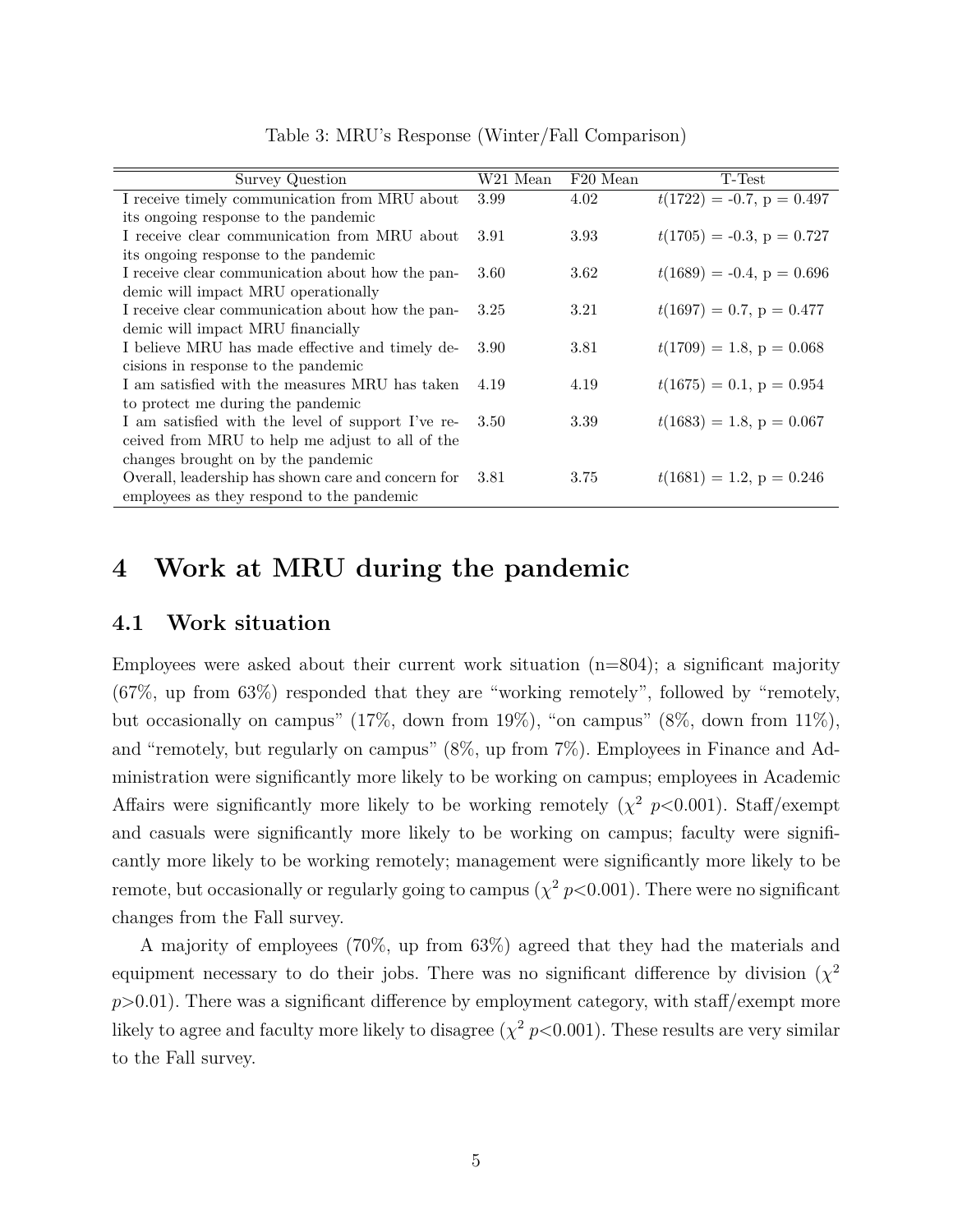#### **4.2 Work perceptions**

Employees were asked seven questions how often they had experienced a number of workrelated perceptions since MRU started responding to the pandemic (see Figure 2).<sup>5</sup> A majority had experienced having too much work to do (53% very often or often, down from 54%) or changing work priorities due to COVID-19 (51% very often or often, down from 57%). A large majority had not experienced having not enough work to do (88% almost never or never, same as Fall survey).



Figure 2: Employee work-related perceptions (with means)

Responses to these questions were largely consistent across demographic categories, with those identifying as a visible minority less likely to have experienced "changing work priorities due to COVID-19" (mean=3.3), and age being negatively correlated with experiencing "not having enough work to do"  $(r = -0.13)$ . This was less significant variation across demographic categories than in the Fall survey.

Experience of these work-related perceptions varied significantly by employment category: management were more likely to experience "changing work priorities" (mean=4.2); faculty were more likely to experience having "unclear performance expectations" (mean=2.9); faculty (mean=4.1) and management (mean=4.0) were more likely to experience "having too much work to do"; casual (mean=2.3) employees were more likely to experience "not having enough work to do." Faculty (mean=3.6) and management (mean=3.7) were more

<sup>&</sup>lt;sup>5</sup>Means are computed using the scale "very often"  $=$  5 and "never"  $=$  1.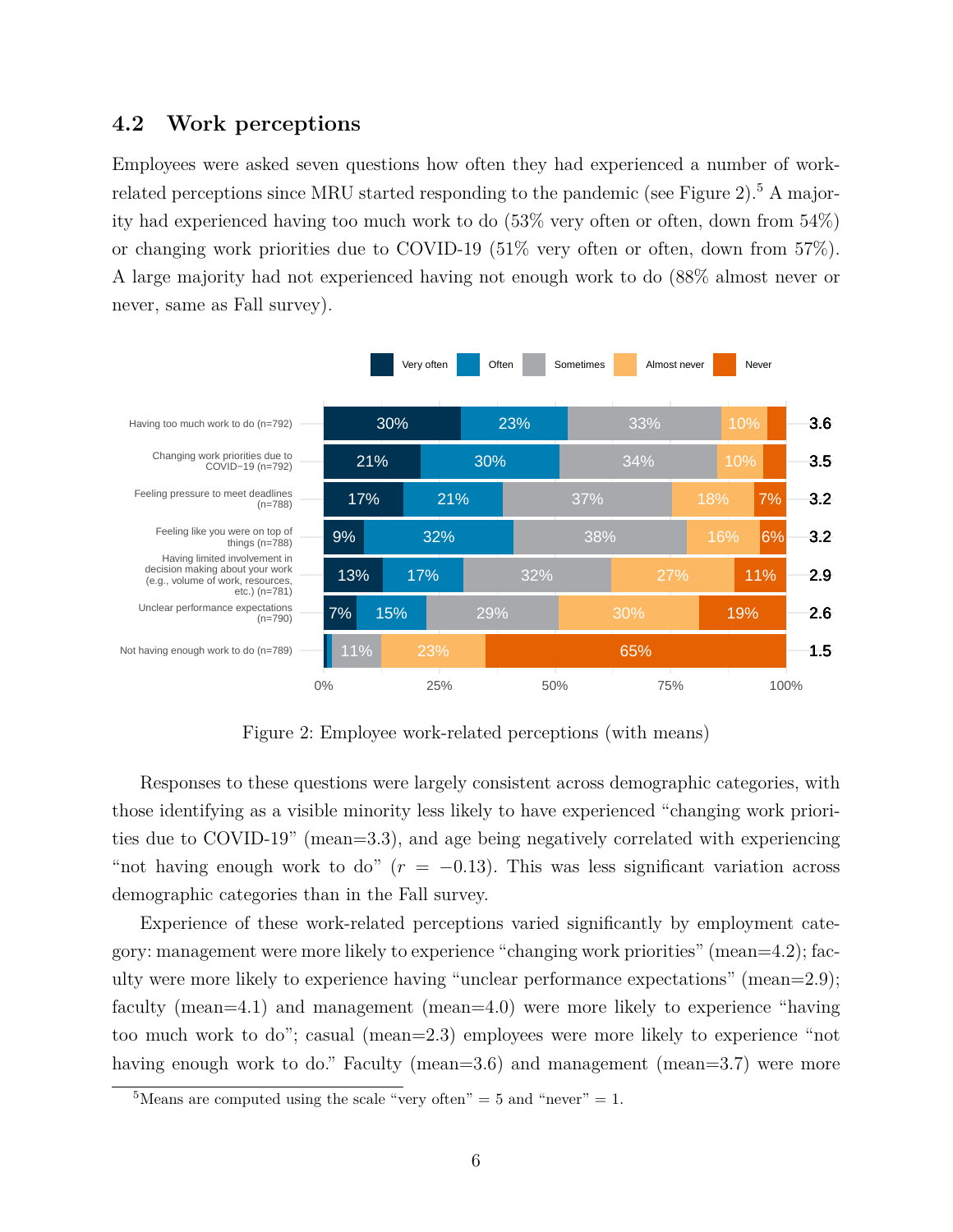likely to experience "feeling pressure to meet deadlines." Faculty were more likely to experience "having limited involvement in decision making about your work" (mean=3.2) and less likely to experience "feeling like you were on top of things" (mean=2.8).

Responses were largely consistent by division, with three exceptions: employees in Academic Affairs were more likely to report having "unclear performance expectations" (mean=2.7) and to experience "having too much work to do" (mean=3.7); and employees in University Advancement were more likely to experience "not having enough work to do" (mean=1.8).

| Survey Question                                   | W21 Mean | F <sub>20</sub> Mean | T-Test                      |
|---------------------------------------------------|----------|----------------------|-----------------------------|
| Changing work priorities due to COVID-19          | 3.52     | 3.65                 | $t(1651) = -2.5, p = 0.013$ |
| Unclear performance expectations                  | 2.61     | 2.63                 | $t(1654) = -0.4, p = 0.718$ |
| Having too much work to do                        | 3.64     | 3.68                 | $t(1660) = -0.6, p = 0.517$ |
| Not having enough work to do                      | 1.50     | 1.50                 | $t(1665) = 0.0, p = 0.990$  |
| Feeling pressure to meet deadlines                | 3.24     | 3.30                 | $t(1652) = -0.9, p = 0.353$ |
| Having limited involvement in decision making     | 2.94     | 2.94                 | $t(1640) = -0.0, p = 0.987$ |
| about your work (e.g., volume of work, resources, |          |                      |                             |
| $etc.$ )                                          |          |                      |                             |
| Feeling like you were on top of things            | 3.23     | 3.15                 | $t(1660) = 1.5, p = 0.126$  |

Table 4: Work Perceptions (Winter/Fall Comparison)

There were no statistically significant differences between Winter and Fall responses (see Table 4).

#### **4.3 Work concern**

Employees were asked nine questions as to their level of concern with a number of workrelated COVID-19 issues (see Figure 3). In general, employees were less concerned about these various areas than they were in the Fall survey.

A majority of employees were concerned about "people on campus not following safety measures" (73% 'very concerned' or 'concerned', down from 78%) and "being exposed … on campus and spreading it to family or friends" (73%, down from 82%). Concern about "being exposed to COVID-19 by students" fell to 70% from 78% in the Fall survey and concern about "being exposed to COVID-19 by colleagues" fell to 56% from 71%. Concern about potentially spreading to others on campus fell to 46% from 60%.

On the Winter survey, based in part on feedback after the Fall survey, an additional question was asked of employees as to whether they "have children under the age of 18," with 36.3% of employees answering 'yes.' For those individuals indicating they had children under 18 who also answered the question about whether they had concerns around "organizing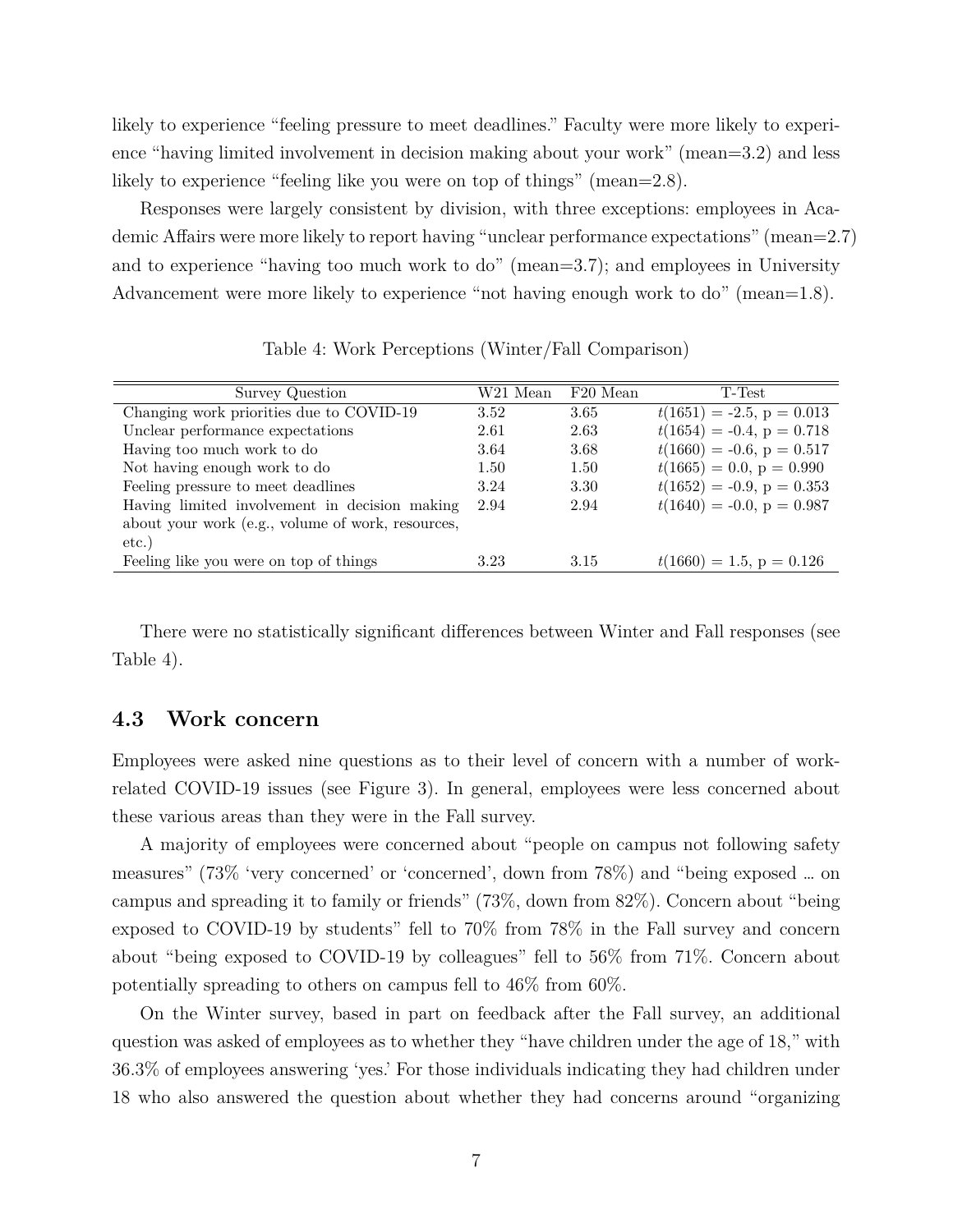

Figure 3: Employee work-related concerns (with means)

childcare," 26% said they were 'very concerned,' 19% said they were 'concerned' (for a total of 45% saying 'very concerned' or 'concerned') (see Figure 4). These results are not directly comparable to the Fall survey.



Figure 4: Organizing childcare concern, stratified by children

There were a number of statistically significant differences across demographic and employment variables. Employees identifying as women were more concerned about "being exposed … by students" (mean=3.21), "being exposed … on campus and spreading it" (mean=3.23) and the "overall effectiveness of safety measures on campus" (mean=2.42). Employees whose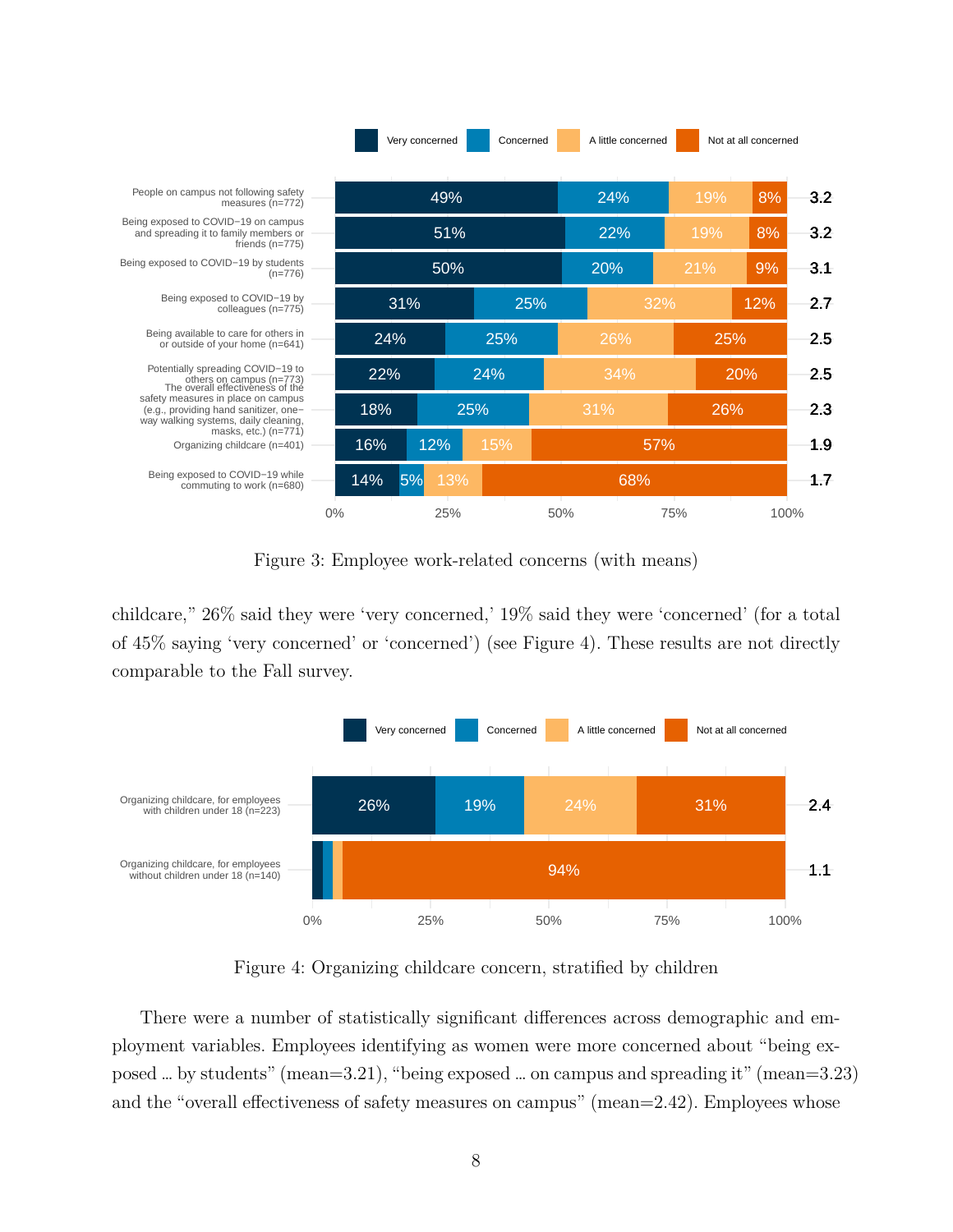first language was not English were more concerned about "organizing childcare" (mean=2.22) and "potentially spreading COVID-19 to others on campus" (mean=2.69). Those identifying as a visible minority were more concerned about "being exposed … while commuting to work" (mean=2.00). Employee age was negatively correlated with "being exposed by colleagues" (*r* = *−.*130), "being exposed by students" (*r* = *−.*096), "being exposed on campus and spreading"  $(r = -0.136)$ , "organizing childcare"  $(r = -0.196)$ , and "potentially spreading to others on campus"  $(r = -.155)$ .

Looking at employee role, casuals, credit-free employees and management are generally less concerned about these questions, and staff/exempt are generally more concerned. Faculty are less concerned than average about being exposed, and more concerned about overall effectiveness of safety measures, people following those measures, being available to meet care obligations, and potentially spreading COVID-19 to others on campus.

| W21 Mean | F <sub>20</sub> Mean | T-Test                       |
|----------|----------------------|------------------------------|
| 2.75     | 3.10                 | $t(1492) = -7.1, p = 0.000$  |
| 3.12     | 3.38                 | $t(1483) = -5.5, p = 0.000$  |
| 3.15     | 3.50                 | $t(1459) = -7.4, p = 0.000$  |
|          |                      |                              |
| 1.88     | 2.10                 | $t(715) = -2.7, p = 0.008$   |
| 2.35     | 2.39                 | $t(1462) = -0.8$ , p = 0.450 |
|          |                      |                              |
|          |                      |                              |
|          |                      |                              |
| 3.16     | 3.27                 | $t(1481) = -2.3, p = 0.020$  |
| 2.49     | 2.61                 | $t(1193) = -2.0, p = 0.048$  |
|          |                      |                              |
| 2.48     | 2.83                 | $t(1478) = -6.6, p = 0.000$  |
|          |                      |                              |
| 1.66     | 1.75                 | $t(1281) = -1.3$ , p = 0.191 |
|          |                      |                              |
|          |                      |                              |

Table 5: Work Concerns (Winter/Fall Comparison)

As suggested by the aforementioned comparisons, there were many significant differences between Winter and Fall responses (see Table 5), with employees significantly less concerned about being exposed by colleagues (mean 2.75 vs 3.10), by students (3.12 vs 3.38), spreading to family/friends (3.15 vs 3.50), and spreading to others on campus (2.48 vs 2.83).

#### **4.4 Continuing remote work**

Finally, employees were asked two questions about the amount they would prefer to continue to work at home, and how important that is to them. Asked "when you are able to return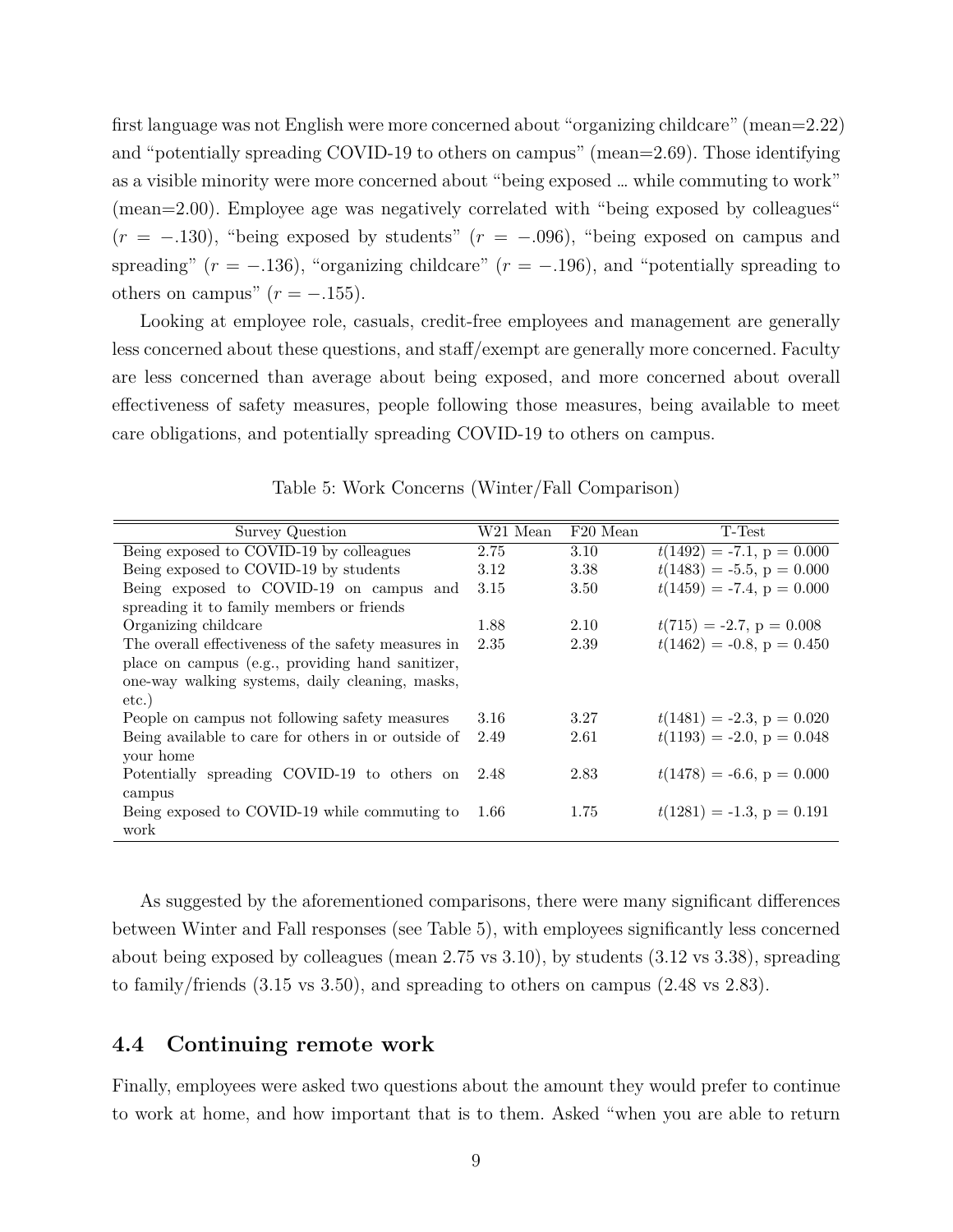to campus full time, about what percentage of the time would you prefer to continue to work remotely?" a majority (52.1%, down from 56.2%) responded 60% or more of the time, with a mean value of  $53.2\%$  (down from  $55.8\%$ ; n=716). Employees who identified as women indicated a statistically significant higher proportion of time they would prefer to work remotely (mean=56.5%) as compared to employees who identified as men (mean=45.6%).

Asked how important "the flexibility to work remotely", the vast majority (84%, same as Fall survey) said it was "important" or "very important" (mean=3.38, where "not at all important" = 1 and "very important" = 4, n=716; same as Fall survey). This flexibility was statistically significant more important to employees who identified as women (mean=3.46) than men (mean=3.20), and was negatively correlated with age  $(r = -0.126)$ . It was more important to staff/exempt (mean  $+0.14$ ) and less important to credit-free (mean  $-0.65$ ) and casuals (mean -0.23).

Table 6: Amount and Importance of Work Flexibility (Fall Comparison)

| Survey Question                                    | W21 Mean | F20 Mean | T-Test                      |
|----------------------------------------------------|----------|----------|-----------------------------|
| When you are able to return to campus full time,   | 53.18    | 55.84    | $t(1434) = -1.7, p = 0.098$ |
| about what percentage of the time would you pre-   |          |          |                             |
| fer to continue to work remotely?                  |          |          |                             |
| When you are able to return to campus full time,   | 3.38     | 3.38     | $t(1430) = 0.1, p = 0.958$  |
| how important is it to you to continue to have the |          |          |                             |
| flexibility to work remotely?                      |          |          |                             |

There were no statistically significant differences between Winter and Fall responses (see Table 6).

### **5 Employee wellbeing**

#### **5.1 Stress and mental health**

In the final section of the survey, employees were asked 25 questions related to health and well-being. Of these, 18 questions were the same as the Fall survey, and 7 additional questions were added, based on feedback to the Fall survey, to attempt to capture more aspects of the mental health impacts. Asked about their work-related stress, a plurality of employees (40%, up from 37%) indicated that it was "moderate" with 27% (down from 28%) indicating it was "high" and 13% (down from 17%) saying "very high" (mean=3.3, n=774). Higher levels of work-related stress were reported by staff/exempt (mean +.136) and lower levels were reported by credit-free (mean -0.649) and casuals (mean -0.229).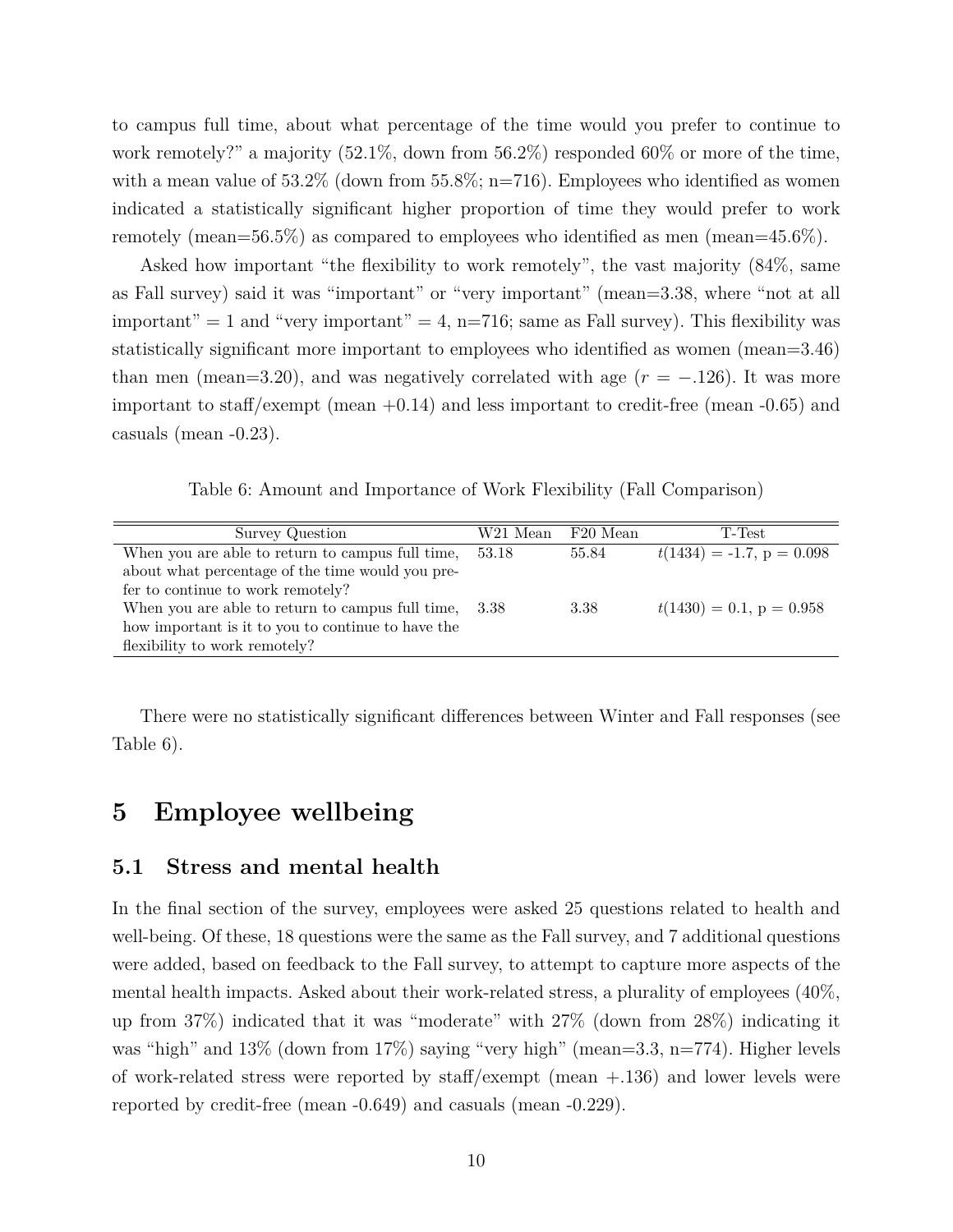Most employees (65%, up from 60%, mean=3.7, up from 3.6, where 'strongly agree'  $= 5$  and 'strongly disagree'  $= 1$ ) agreed that MRU "encourages employees to get mental health related help if they need it" and that MRU "shares useful resources and information on mental health" (65%, up from 61%, mean=3.7, up from 3.6) (see Figure 5). LGBQ2S+ individuals were statistically significantly less likely to agree that MRU encourages employees to seek help when needed (mean=3.46 vs 3.79). Employees who idenfied as women were more likely to agree that MRU shares useful resources (mean=3.80 vs 3.52) and that it encourages employees to get help when needed (mean=3.79 vs 3.58). Staff/exempt (mean  $+0.24$ ) and management (mean  $+0.40$ ) were more likely to agree that MRU shares useful resources and that it encourages employees to get help when needed (staff mean  $+1.9$ , management mean  $(+.42).$ 



Figure 5: Encouragement to get mental health help and sharing of mental health resources (with means)

Table 7: Overall Stress (Fall Comparison)

| Survey Question                     | W21 Mean F20 Mean | T-Test                      |
|-------------------------------------|-------------------|-----------------------------|
| Overall, my work-related stress is: | 3.30              | $t(1629) = -2.2, p = 0.027$ |

There were no statistically significant differences between Winter and Fall responses (see Table 7 and Table 8).

#### **5.2 Worry about work**

Employees were asked seven questions about how much they worried about several different work-related aspects, on a scale of 1=Never to 5=Very Often (see Figure 6). Across all seven questions, 90% had worried at some point about the various questions. A majority (55%,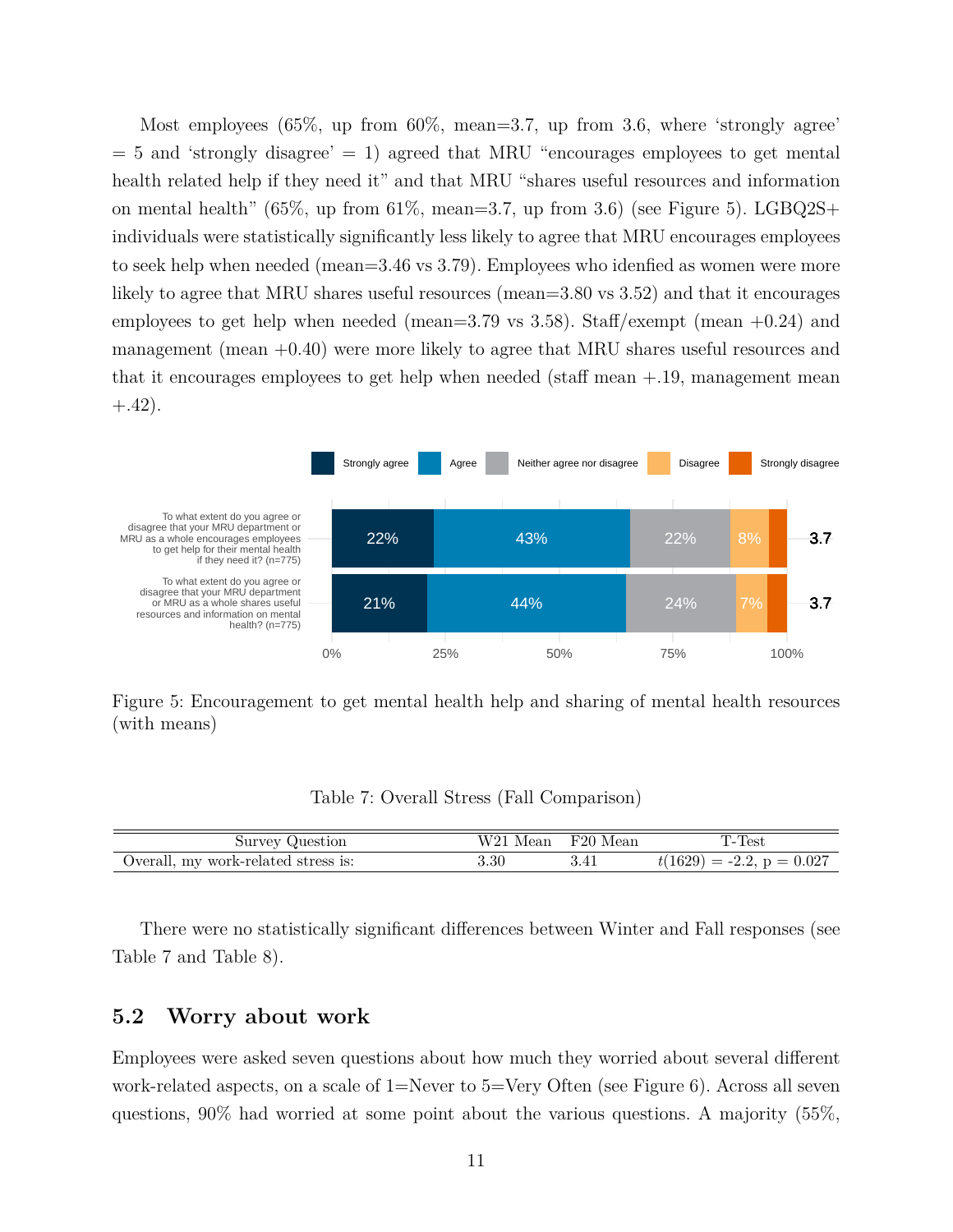| Survey Question                                   | W21 Mean | F20 Mean | T-Test                     |
|---------------------------------------------------|----------|----------|----------------------------|
| To what extent do you agree or disagree that your | 3.70     | 3.58     | $t(1617) = 2.5, p = 0.014$ |
| MRU department or MRU as a whole shares useful    |          |          |                            |
| resources and information on mental health?       |          |          |                            |
| To what extent do you agree or disagree that your | -3.71    | 3.60     | $t(1622) = 2.3, p = 0.023$ |
| MRU department or MRU as a whole encourages       |          |          |                            |
| employees to get help for their mental health if  |          |          |                            |
| they need it?                                     |          |          |                            |
|                                                   |          |          |                            |

Table 8: Resources and Help (Fall Comparison)

down from 58%) worried about the health and well-being of students and their own health (55%, down from 56%). A majority likewise worried about the health and well-being of colleagues (50%, down from 53%), but less intensely, with fewer responding "very often." 47% (down from 50%) of respondents worried about balancing work and personal life. A majority did not worry very often or often about losing connection with colleagues (38%, down from  $41\%$ ), doing your job effectively  $(37\%$ , down from  $41\%$ ) and losing your job  $(34\%$ , down from  $40\%$ ).



Figure 6: Employee work-related concerns (with means)

LGBQ2S+ individuals were statistically significantly more likely to worry about "your own health and well-being" (mean=3.86 vs 3.54). Individuals who identified as having a disability were more likely to worry about "doing your job effectively" (mean=3.72 vs 3.06). Employees who identified as a visible minority were more likely to worry about "losing your job" (mean=3.50 vs 3.01). Age was negatively correlated with worry about "your own health and well-being"  $(r = -.133)$  and "losing your job"  $(r = -.100)$ . Staff/exempt were more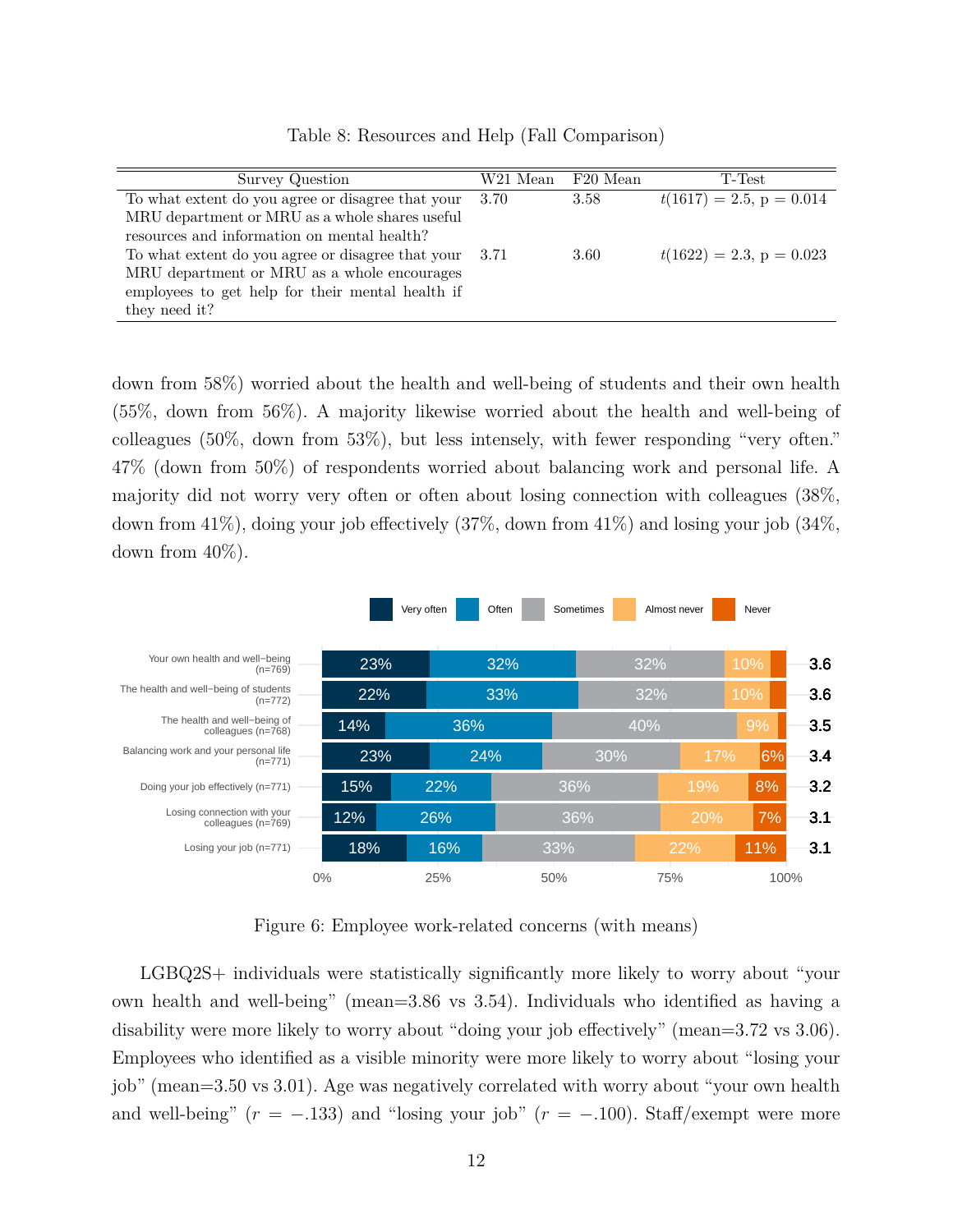likely to worry about "losing your job" (mean +.18); faculty were more likely to worry about "doing your job effectively" (mean +.47), "losing connection with your colleagues" (mean +.19), "balancing work and your personal life" (mean +.54), "your own health and wellbeing" (mean  $+24$ ), and "the health and well-being of students" (mean  $+48$ ). Management were more likely to worry about "the health and well-being of colleagues" (mean +.43).

| Survey Question                         | W21 Mean | F20 Mean | T-Test                      |
|-----------------------------------------|----------|----------|-----------------------------|
| Doing your job effectively              | 3.15     | 3.24     | $t(1621) = -1.5, p = 0.129$ |
| Losing connection with your colleagues  | 3.15     | 3.27     | $t(1610) = -2.2, p = 0.027$ |
| Balancing work and your personal life   | 3.42     | 3.50     | $t(1617) = -1.3, p = 0.183$ |
| Your own health and well-being          | 3.61     | 3.64     | $t(1592) = -0.6, p = 0.560$ |
| The health and well-being of students   | 3.61     | 3.66     | $t(1605) = -0.9, p = 0.368$ |
| The health and well-being of colleagues | 3.51     | 3.57     | $t(1617) = -1.4, p = 0.158$ |
| Losing your job                         | 3.09     | 3.23     | $t(1623) = -2.2, p = 0.029$ |

Table 9: Overall Stress and Resources/Help (Fall Comparison)

There were no statistically significant differences between Winter and Fall responses (see Table 9).

#### **5.3 Causes of stress**

Asked about seven different potential causes of stress, employees generally did not indicate that all categories did not cause stress to a 'very large' or a 'large' extent (see Figure 7). The largest causes of stress were being isolated from family and friends (47%, up from 39% 'very large' or 'large' extent, mean=3.3, up from 3.1, where  $5 =$  'very large' and  $1 =$  'not at all') and caring for children or others in your home (30%, down from 31%, mean=2.6 unchanged). The vast majority, 83% (up from 72%), were not worried about feeling pressure to come to campus (mean=1.6, up from 1.5) or about being restricted from working on campus (81%, up from  $52\%$ , mean=1.8).

As above, the new question about employees having children under 18 is relevant to "caring for children or others in your home" as a cause of stress (see Figure 8). For employees with children under 18, 28.3% indicated "caring for children or others in your home" was a cause of stress "to a very large extent" and 20.7% indicated it was a cause of stress "to a large extent." This compares to 2.3% and 5.0% respectively for those without children under 18.

Looking at statistically significant differences by demographic and employment variables, employees who identified as women were more likely to feel stress from "learning to use new tech" (mean 2.61 vs 2.35) and "being isolated from family/friends" (mean 3.39 vs 3.00),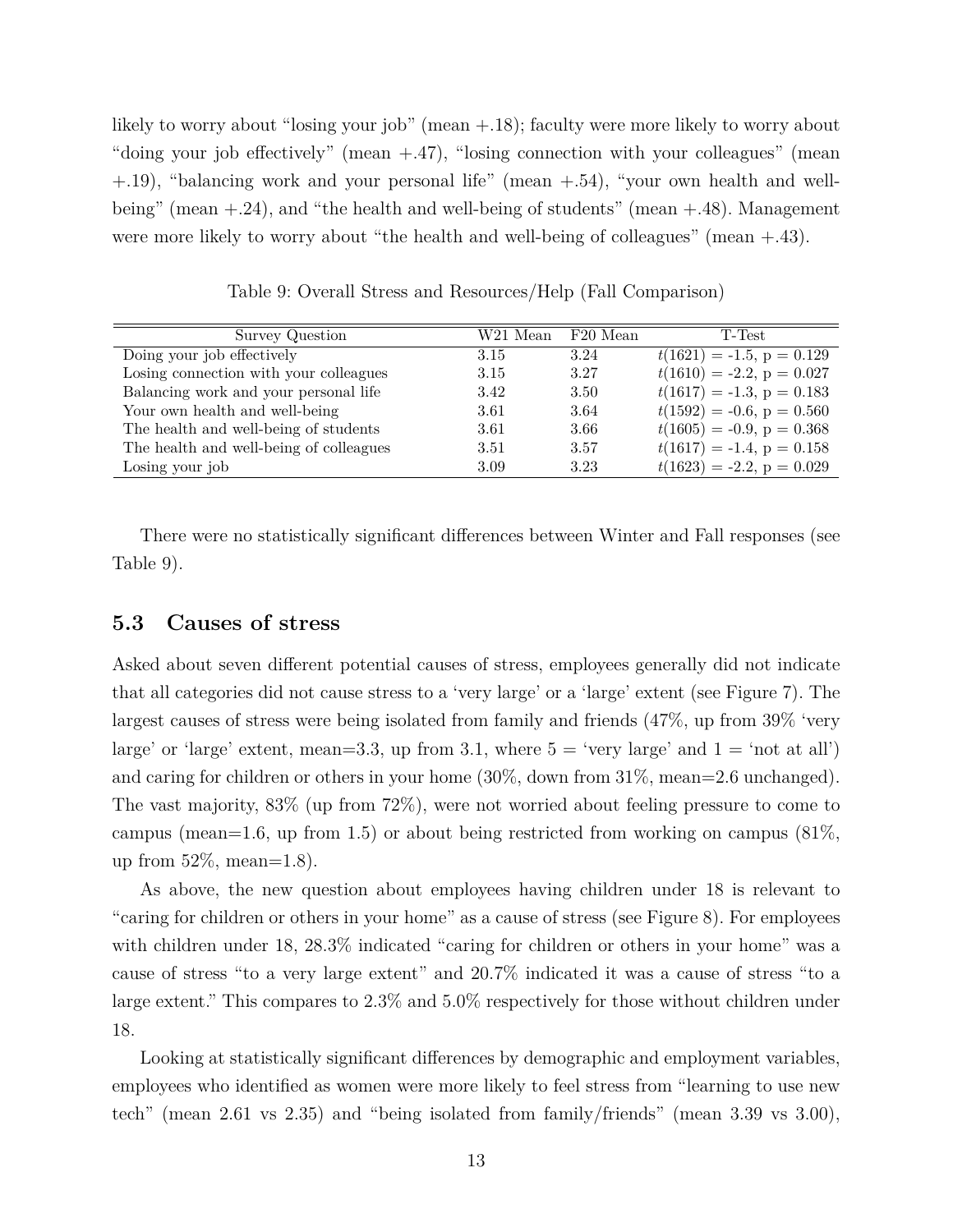

Figure 7: Causes of stress (with means)



Figure 8: Caring for children/others as causes of stress, stratified by children

while those identifying as men were more likely to feel stress from "being restricted from returning to work on campus" (mean 1.95 vs 1.68). Individuals identifying as having a disability were more likely to feel stress from "learning to use new tech" (mean 3.06 vs 2.46). Age was positively correlated with stress around "learning to use new tech" (*r* = *.*26) and negatively correlated with "feeling pressure to come to campus"  $(r = -0.16)$  and "caring for children/others in your home"  $(r = -0.16)$ .

Faculty were more likely to feel stress from "unclear expectations related to your work" (mean  $+0.31$ ) and "learning to use new tech" (mean  $+0.59$ ). Staff/exempt were more likely to feel stress from "feeling pressure to come to campus" (mean +.16). As for "being restricted from returning to work on campus", credit-free (mean  $+.47$ ) and casual (mean  $+.86$ ) employees were more likely to feel stress.

There was a statistically significant increase in employees' concern about "being isolated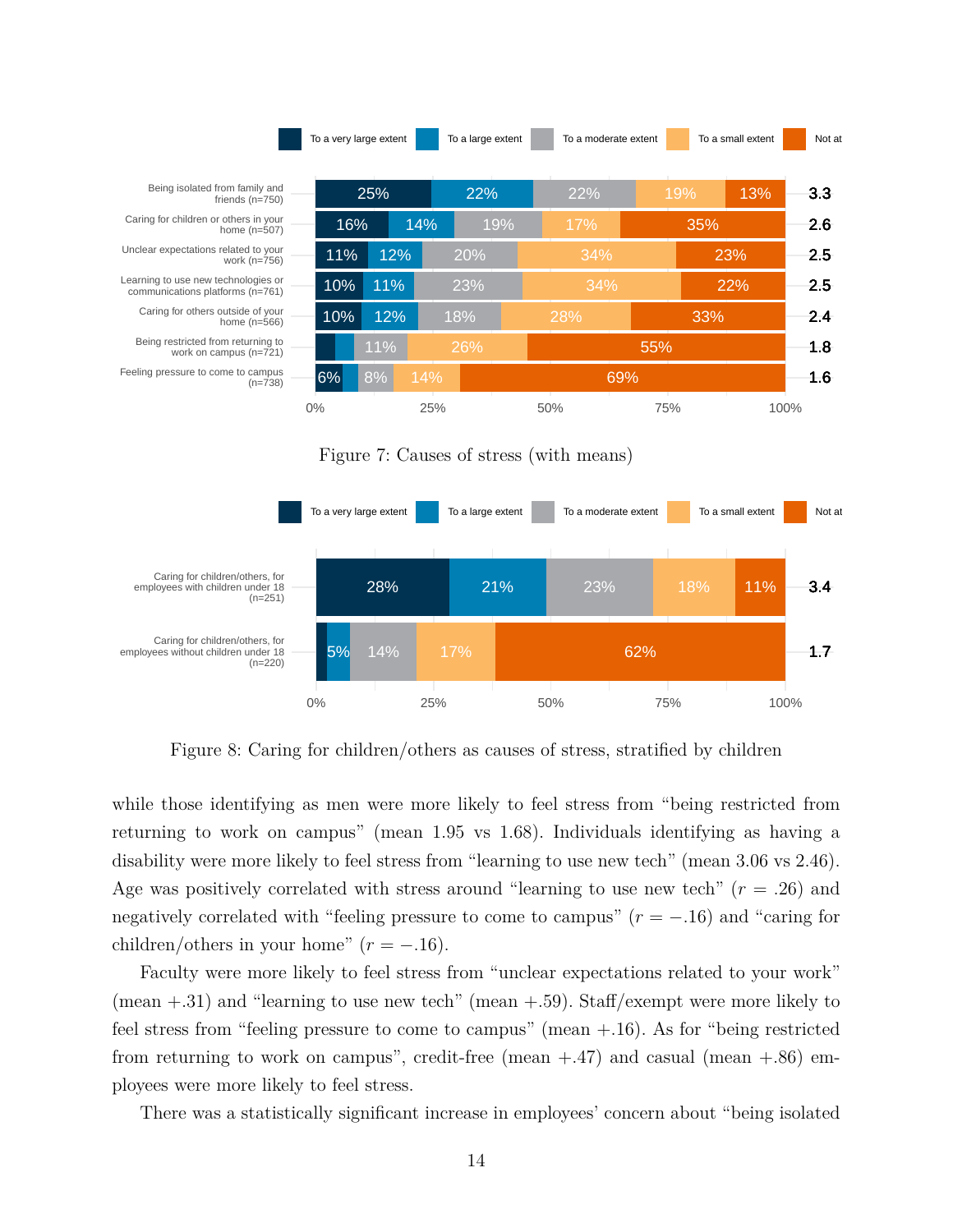| Survey Question                                   | W21 Mean | F20 Mean | T-Test                      |
|---------------------------------------------------|----------|----------|-----------------------------|
| Unclear expectations related to your work         | 2.54     | 2.55     | $t(1574) = -0.2, p = 0.878$ |
| Learning to use new technologies or communica-    | 2.53     | 2.51     | $t(1597) = 0.3, p = 0.737$  |
| tions platforms                                   |          |          |                             |
| Feeling pressure to come to campus                | 1.62     | 1.53     | $t(1479) = 1.6, p = 0.105$  |
| Being isolated from family and friends            | 3.26     | 3.06     | $t(1558) = 3.0, p = 0.003$  |
| Caring for children or others in your home        | 2.58     | 2.58     | $t(1045) = 0.1, p = 0.927$  |
| Caring for others outside of your home            | 2.39     | 2.34     | $t(1178) = 0.6, p = 0.534$  |
| Being restricted from returning to work on campus | 1.77     | 1.83     | $t(1518) = -1.1, p = 0.288$ |

Table 10: Overall Stress and Resources/Help (Fall Comparison)

from family and friends" (3.26, up from 3.06 in Fall), possibly as a result of the increased public health measures introduced after the Fall survey. There were no statistically significant differences between Winter and Fall responses on the other questions (see Table 10).

#### **5.4 Effect of on mental health**

Finally, employees noted that, compared with the pre-COVID-19 period, the last several months have had an impact on their mental health, with 55% (same as Fall) saying it has been slightly declined and and 17% (down from 19%) saying it has significantly declined (mean=2.2, where 1=Significantly Declined and 5=Significantly Improved, n=765, see Figure 9).



Figure 9: Effect of COVID-19 on mental health (with mean)

These results were fairly uniform across demographic and employment variables, except for a positive correlation with age  $(r = .09)$  and that staff/exempt were more likely to experience a decline (mean +.12).

There was no statistically significant difference between Winter and Fall responses (see Table 11).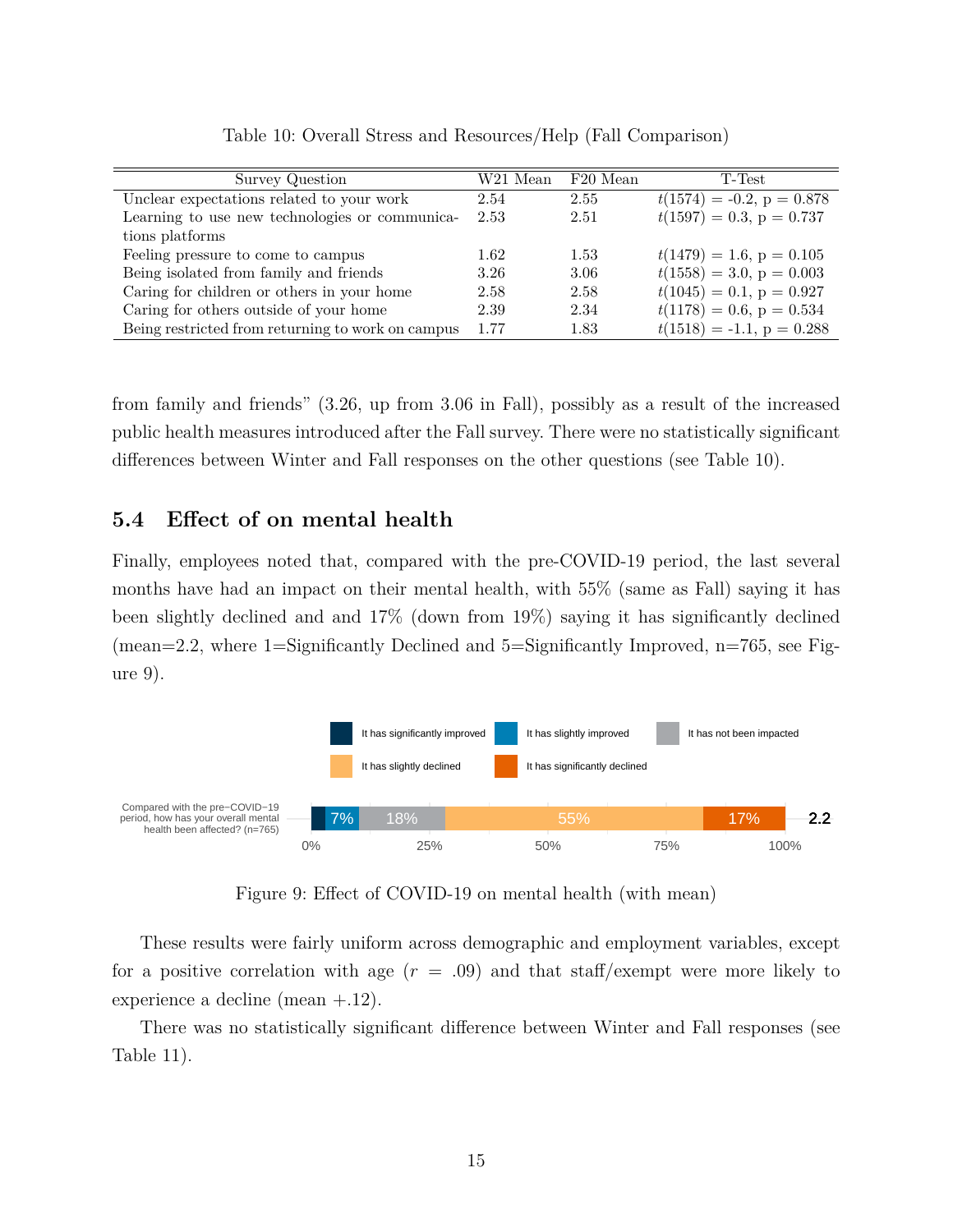| Survey Question                                   | W21 Mean F20 Mean |      | T-Test                     |
|---------------------------------------------------|-------------------|------|----------------------------|
| Compared with the pre-COVID-19 period, how $2.24$ |                   | 2.17 | $t(1582) = 1.6, p = 0.119$ |
| has your overall mental health been affected?     |                   |      |                            |

#### Table 11: Overall Stress and Resources/Help (Fall Comparison)

#### **5.5 Health and well-being factors**

 $\equiv$ 

For the Winter survey, 7 additional questions were added on health and well-being factors, derived from the Fall student COVID survey, and on the basis of feedback (see Figure 10). A majority of employees,  $56\%$  (mean=3.7, where 1=Not at all and 5=Very much) experienced 'mental or emotional exhaustion.' Less than a majority experienced 'difficulty sleeping'  $(34\%)$ , 'inability to concentrate'  $(26\%)$ , 'anxiety that interfered with daily functioning' (25%), 'loneliness' (25%), 'feeling hopeless about your current situation' (20%) and 'depression that interfered with daily functioning' (19%).



Figure 10: Health and well-being factors (with mean)

There were many significant differences across demographic and employment variables. Employees identifying as LGBQ2S+ were more likely to have experienced "mental or emotional exhaustion" (mean 4.1 vs 3.6), "depression that interfered with daily functioning" (mean 3.1 vs 2.3), "anxiety that interfered with daily functioning" (mean 3.2 vs 2.6), "feeling hopeless about your current situation" (mean 3.0 vs 2.3), "inability to concentrate" (mean 3.2 vs 2.8), "difficulty sleeping" (mean 3.3 vs 2.9) and "loneliness" (mean 3.2 vs 2.6). Employees identifying as having a disability were more likely to have experienced "mental or emotional exhaustion" (mean 4.2 vs 3.6), "depression that interfered with daily functioning"